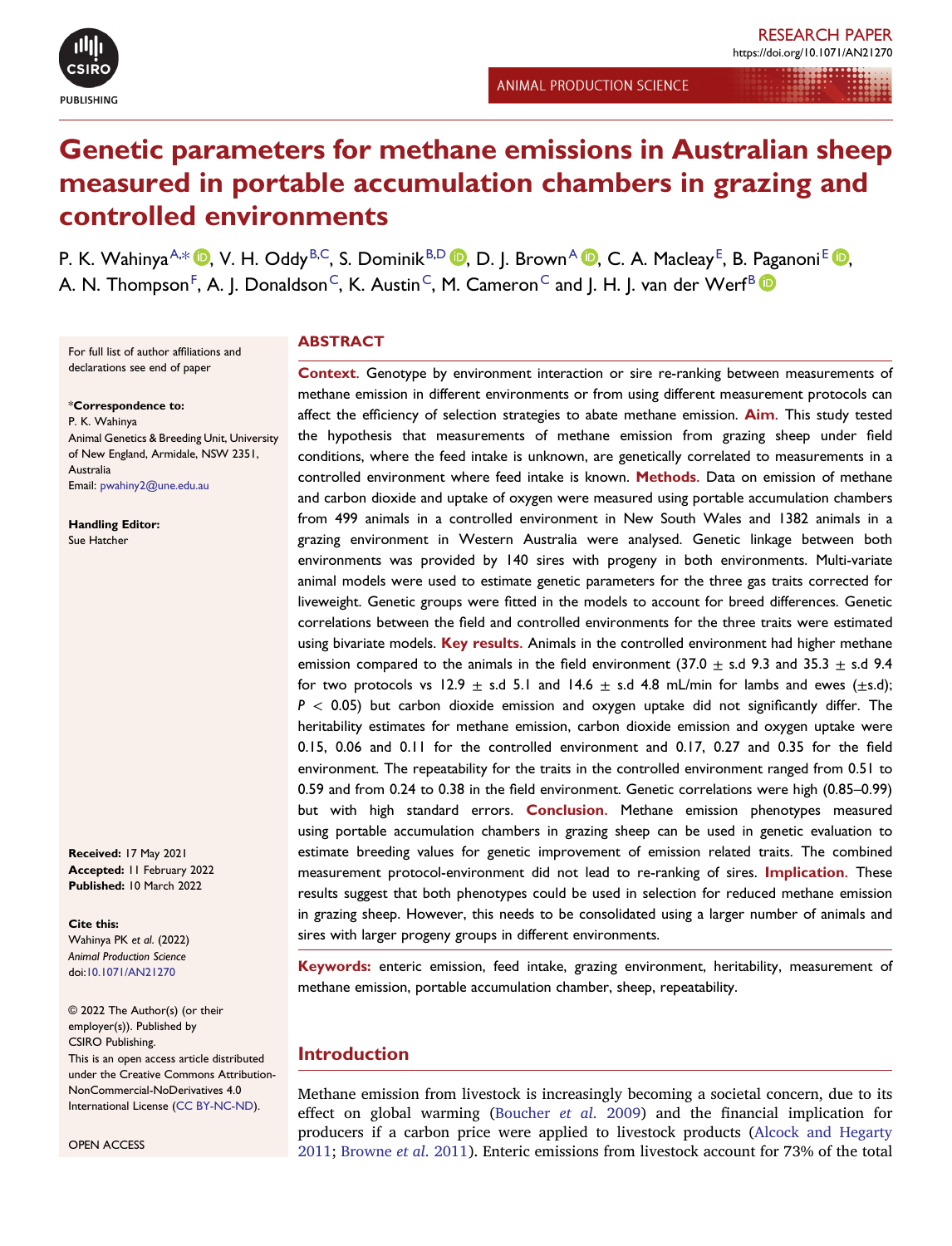agriculture emissions and grazing sheep contribute 20% of the enteric fermentation emissions in Australia ([Department](#page-8-3) of the [Environment](#page-8-3) and Energy 2019). Emissions are projected to increase due to an increasing demand for livestock products. Australia has dedicated substantial resources to abate enteric methane emission in livestock. Several strategies have been suggested to reduce gas emissions involving either feeding practices and dietary additives or long-term strategies such as genetic improvement [\(Smith](#page-8-4) et al. 2008; [Eckard](#page-8-5) et al. 2010). Previous studies have reported a modest heritability for methane emission adjusted for liveweight per head in Australian sheep ([Goopy](#page-8-6) et al. [2016](#page-8-6); [Paganoni](#page-8-7) et al. 2017; [Robinson](#page-8-8) et al. 2020) and New Zealand (Pinares-Patiño et al. [2013;](#page-8-9) [Jonker](#page-8-10) et al. 2018; [Rowe](#page-8-11) et al. 2019), so that it would be possible to reduce emission by selection. For direct selection on the trait, a practical measurement protocol needs to be established to obtain phenotypic information at scale on selection candidates, or on animals in a reference population that could be used for genomic prediction of breeding value.

Different methods and measurement protocols exist to measure phenotypes on methane emission from sheep. Closed-circuit respiration chambers (Blaxter and [Clapperton](#page-8-12) [1965](#page-8-12)) and portable accumulation chambers (PAC) have been used to measure emission in controlled and field conditions respectively ([Goopy](#page-8-13) et al. 2011; [Goopy](#page-8-6) et al. 2016; Bond et al. [2019;](#page-8-14) [Robinson](#page-8-8) et al. 2020). A measurement protocol to be adopted by breeders or in large scale phenotyping of reference populations for the purpose of genetic evaluation should be cost effective and practical whilst being predictive of lifetime rate of emission of an animal [\(Robinson](#page-8-15) et al. [2015](#page-8-15)). Under similar management conditions, PAC has been recommended as an effective, low-cost way to measure methane. The method is highly correlated with phenotypes obtained from respiration chambers [\(Robinson](#page-8-8) et al. 2020). However, the correlation between the different protocols used with PACs across environments needs to be evaluated as per [Robinson](#page-8-8) et al. (2020).

Production of methane is determined by the amount and composition of feed eaten, the feeding schedule before measurement and the digesta flow rate from the rumen (Blaxter and [Clapperton](#page-8-12) 1965; [Pinares-Pati](#page-8-16)ño et al. [2003;](#page-8-16) [Goopy](#page-8-17) et al. 2014). These variables are typically not known during unsupervised recording of methane production under field conditions. Methane production measured under pasture grazing conditions would be potentially cheap and relatively practical, however measurement of feed intake is expensive and difficult for grazing animals. Also, measuring feed intake before testing for methane emission could increase stress levels in sheep due to isolation and confinement which disrupts their feeding behaviour and hence feed intake [\(Llonch](#page-8-18) et al. 2016). This poses the question whether methane measurement under grazing conditions could be a valid assessment of variation in methane production.

Genetic correlations between PAC measurement of methane emission under an environment with known feed intake and measurements under grazing conditions are important to establish whether these traits are genetically similar and whether sire rankings remain the same between the two measurement conditions. In addition to measuring methane emission, PACs can be used to simultaneously measure carbon dioxide production and oxygen uptake. Carbon dioxide and oxygen measured in PAC have been reported to be more heritable and have a higher genetic correlation with feed intake than methane emission for sheep at post-weaning, hogget and adult ages ([Paganoni](#page-8-7) et al. [2017\)](#page-8-7). These traits can consequently be cheaply measured in sheep using PAC and could be used as a proxy for feed intake. The objective of the study was to compare genetic parameters for methane emission, carbon dioxide emission and oxygen uptake measured using PACs in multiple breeds under different feeding protocols and environments, with controlled feed intake in New South Wales (NSW) vs field measurement with unknown feed intake in Western Australia (WA). Genetic correlations for the three traits were estimated between the two locations to evaluate whether sires' estimated breeding values for these traits are re-ranked between the two feeding protocols and environments.

## Materials and methods

#### Data

All protocols were approved by the University of New England Animal Ethics Committee (Approval AEC 15-021) and the Department of Primary Industries and Regional Development of Western Australia (WA) (Approval AEC 4-14-10). The climatic conditions, diet and measurement protocols, however, varied as described in detail below. The main difference in the measurement protocols was that in New South Wales (NSW), gas measurements were taken using PACs in a controlled environment where feed intake was known. In WA, the animals were measured under grazing conditions and the amount of feed intake was not known. In both locations, the liveweight of the animals was measured. The PACs and devices used to measure the concentration of methane, carbon dioxide and oxygen were as described by [Goopy](#page-8-6) et al[. \(2016\)](#page-8-6).

#### Controlled environment

In NSW, a total of 510 ewes from the Sheep Cooperative Research Centre Information Nucleus flock (van der [Werf](#page-8-19) et al. [2010\)](#page-8-19) kept at the University of New England's Kirby Research station, in Armidale (30°28′S, 151°40′E), Australia, were measured in seven batches (groups of animals measured around the same time) between April 2015 and March 2016. The ewes were born between 2007 and 2013 so they were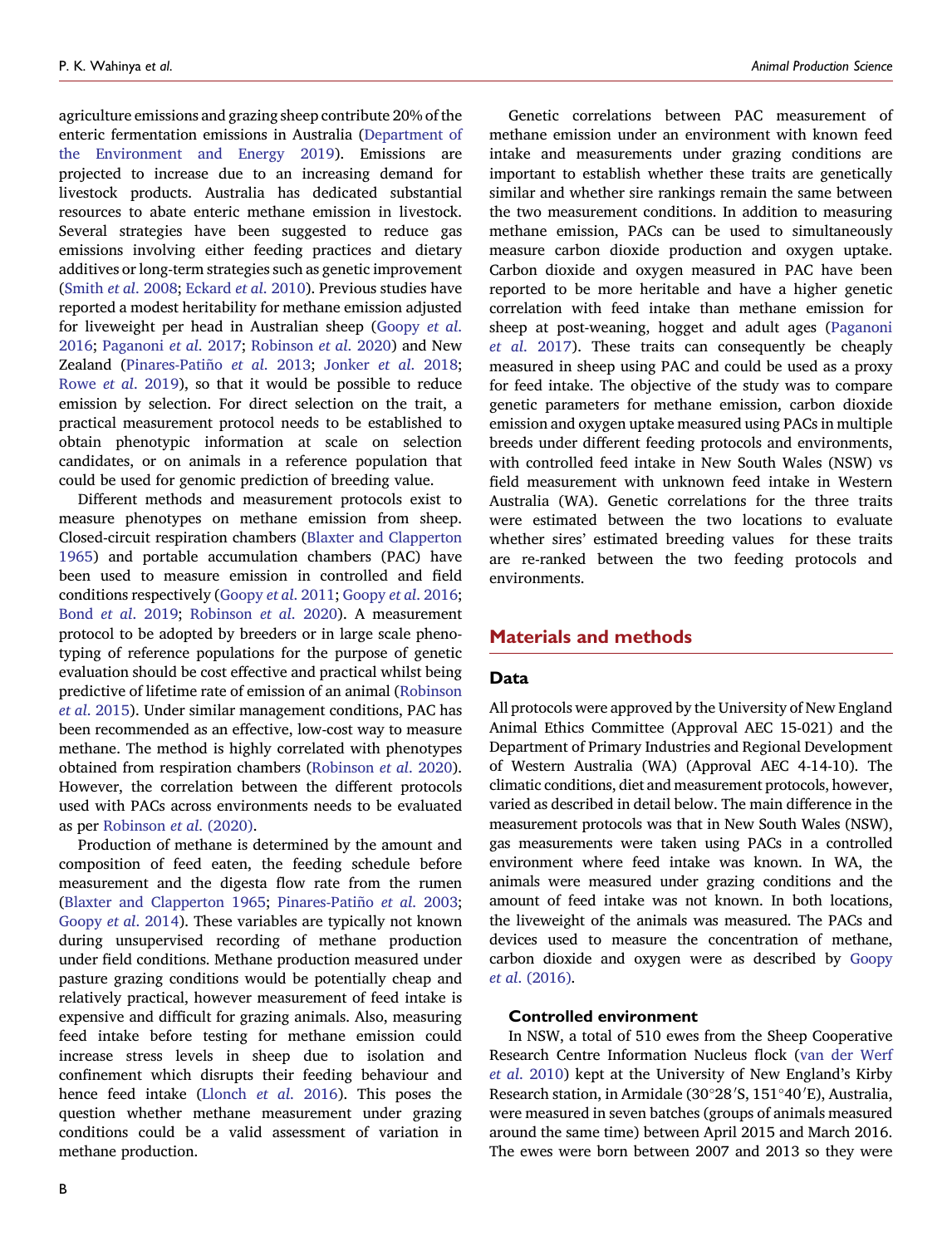aged 2–8 years of age at the time of measurement. Armidale has a temperate to cool climate with warm summers and summer dominant rainfall. Ewes were tested multiple times using different measurement protocols. Animals were either measured immediately after coming off feed (PAC0) or 1 h after coming off feed (PAC1). Prior to the commencement of the trial ewes were first placed in individual pens, and habituated for at least 1 week for the PAC0 measurement, and at least 3 weeks for the PAC1 measurement. The diet included equal parts of lucerne chaff and cereal hay (9.6 MJ metabolisable energy (ME) per kg dry matter (DM), 33.3% acid detergent fibre, 52.2% neutral detergent fibre and 140 g crude protein per kg DM) at 1.5 (Batches 1 and 2) or 1.6 (Batches 3–7) times their maintenance requirement, calculated from the weight of the animals before transport ([Robinson](#page-8-8) et al. 2020). Feed was provided daily at 08:00 hours. Repeat measurements for both PAC0 and PAC1 were spaced 2 weeks apart and methane, carbon dioxide and oxygen were measured as described in Oddy et al. [\(2019\).](#page-8-20) In some instances, ewes were measured more than twice. Repeat measures of 58 animals were removed because they were recorded multiple times on the same day. After removing outlier phenotypes, records from 499 animals were retained. Preparatory analysis of the data established that the phenotypic correlation between PAC0 and PAC1 measurement protocols ranged from 0.87 to 1.00, therefore measurements by the two protocols were deemed to describe the same trait and data were combined for further investigation.

#### Grazing environment

The WA data included measurements of 1385 ewes and ewe lambs from the Sheep Cooperative Research Centre Information Nucleus flock at the Great Southern Agricultural Research Institute, Department of Agriculture and Food at Katanning (33°41′S, 117°35′E). The climate at Katanning is Mediterranean with mild winters and hot dry summers with 70–80% of the rainfall occurring between May and October. Animals were measured in six batches with three cohorts (Lambs, Ewe 1 and Ewe 2) of animals measured twice between 2014 and 2015. Ewe 1 (290) and Ewe 2 (464) cohorts included ewes born between 2007 and 2013, while Lambs (249) were female offspring of Ewe 1 and 2 born in 2014. All lambs were born between April and June 2014 and weaned mid-October while the ewes were born between July and August of their respective birth years. Each cohort was measured twice, approximately 1 month apart. To provide some linkage between measurements some animals were measured repeatedly across days and cohorts. Each cohort of sheep grazed (dry pasture 7.0–7.7 MJ ME/kg of DM, 43.5% acid detergent fibre and 72.9% neutral detergent fibre) together for 1 month prior to testing and were supplemented if there was insufficient pasture for liveweight maintenance. Lambs were supplemented with 100 g of lupins (14.1 MJ ME per kg DM, 21.3% acid detergent, 34.7% neutral detergent fibre and 317 g crude protein per kg DM) per day between the first and second measurement. The Ewe 1 cohort was supplementary fed with hay (8.2 MJ of ME per kg DM, 34.1% acid detergent fibre and 64.9% neutral detergent fibre and 56 g crude protein per kg DM) in February and March 2015 while the Ewe 2 cohort sheep grazed with 1500 kg DM per hectare of spring pasture and were not supplementary fed.

On the day of measurement, ewes were tested in up to 10 runs per day with up to 24 ewes per run. Animals were mustered into a holding paddock the day prior to measurement, weighed at 06:00 hours on the day of measurement and then draughted into two groups, one measured in the morning and the other in the afternoon. The afternoon group was returned to pasture before measurement. Ewes were off-pasture for no longer than 4 h, but at least 1 hour prior to methane measurement. A few ewes were measured more than twice and repeat measurements of animals that were measured multiple times on the same day were removed.

The first cohort of sheep measured were the lambs in November and December of 2014 (6–8 weeks postweaning). Each day between 6 and 8 runs with 16–20 lambs per run were conducted. Measurement time ranged from 33 to 64 min. The Ewe 1 cohort was a mixture of pregnant and dry ewes measured in February and March 2015. Of the total of 594 ewes that were joined prior to measuring methane, 327 ewes were pregnant (first trimester) with singles, 167 with twins and 100 were dry. Each day ewes were tested in 2–9 runs with 20–24 animals per run. Most ewes were measured twice across the two measurement periods, with a small number that was only measured once or 3–5 times. The measurement time for the ewes ranged between 25 and 74 min. The Ewe 2 cohort had dry ewes measured in September and October of 2015. Each day 7–10 runs were conducted with 20–24 animals in each run with the measurement time ranging between 37 and 44 min. After removing phenotypic outliers across the whole dataset, records from 1382 animals were retained.

#### Statistical analyses

A summary of the data is provided in [Table](#page-3-0) 1. The systematic effects used to model the three traits are described in [Table](#page-3-1) 2. The fixed effects included: PAC protocol used (PAC0 or PAC1), batch, PAC chamber, birth year, test day and time of the day in the controlled environment and batch, PAC chamber, birth year, test day, time of the day, position of the PAC chamber in the experimental layout and pregnancy status in the grazing environment data. Only the significant fixed effects (described above) were fitted in the final model. Liveweight was fitted as a quadratic covariate in both flocks to account for the non-linear relationship between the liveweight and the three gas measurement traits as a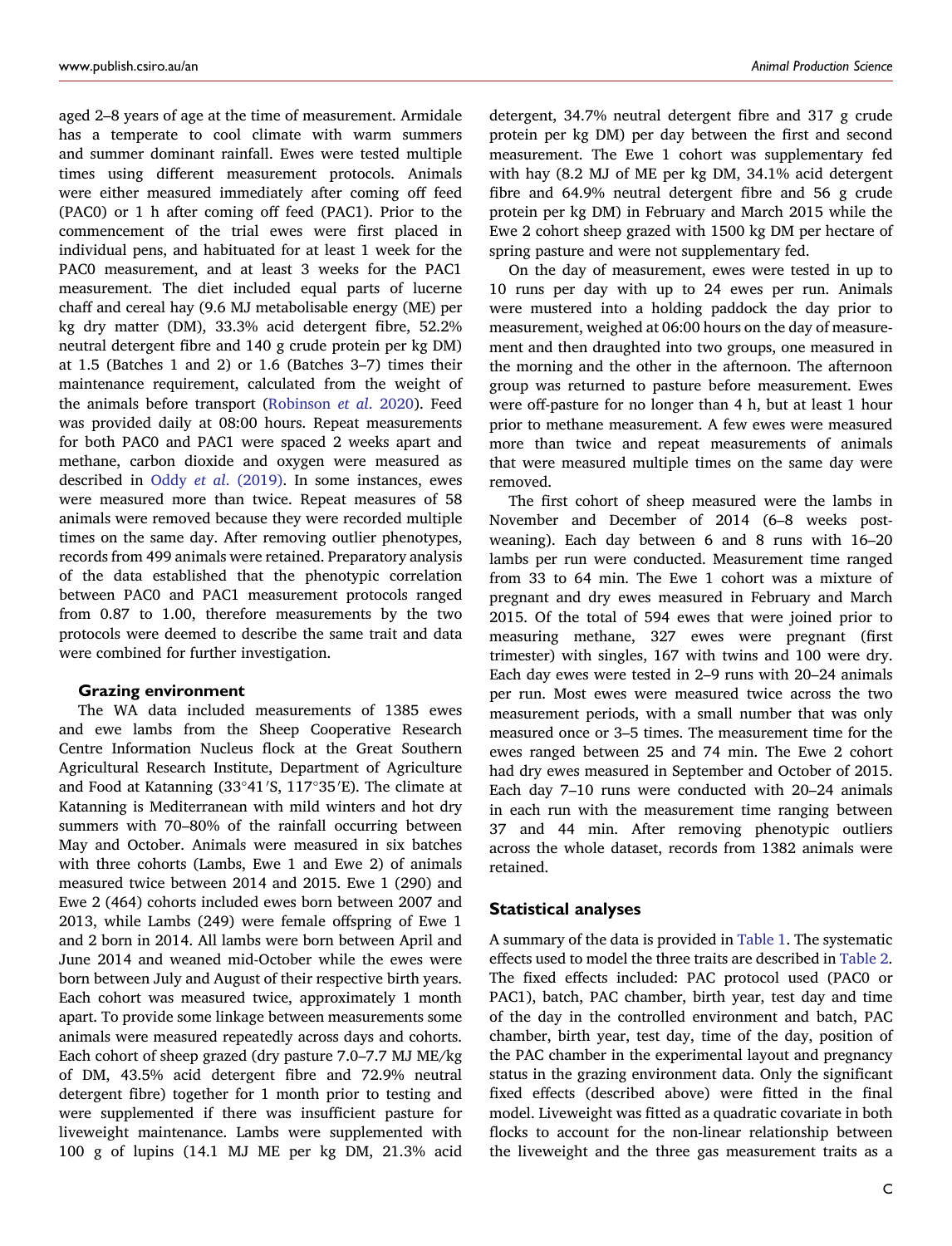<span id="page-3-0"></span>Table 1. Data structure, means and standard deviations (in brackets) for methane emission (CH<sub>4</sub>), carbon dioxide emission (CO<sub>2</sub>) and oxygen uptake  $(O_2)$  for sheep tested by portable accumulation chamber in controlled environment for two protocols (PAC0 and PAC1) and grazing environments for lambs and ewes.

| <b>Variable</b> |                | <b>Controlled environment</b> | <b>Grazing environment</b> |                |  |
|-----------------|----------------|-------------------------------|----------------------------|----------------|--|
|                 | <b>PAC0</b>    | <b>PACI</b>                   | Lambs                      | <b>Ewes</b>    |  |
| Records         | 520            | 553                           | 772                        | 2137           |  |
| Animals         | 488            | 489                           | 368                        | 1014           |  |
| <b>Sires</b>    | 176            | 176                           | 3                          | 282            |  |
| Dams            | 449            | 451                           | 344                        | 843            |  |
| $CH4$ (mL/min)  | 37.0(9.3)      | 35.3(9.4)                     | 12.9(5.1)                  | 14.6(4.8)      |  |
| $CO2$ (mL/min)  | 447.0 (83.7)   | 396.0 (71.3)                  | 299.0 (60.8)               | 421.0 (82.2)   |  |
| $O_2$ (mL/min)  | $-468.0(75.7)$ | $-436.0(75.3)$                | $-310.0(57.8)$             | $-375.0(88.4)$ |  |
| LWT (kg)        | 50.1(6.8)      | 50.2(6.8)                     | 33.4(5.2)                  | 60.0(7.9)      |  |

Variables: CH<sub>4</sub>, methane; CO<sub>2</sub>, carbon dioxide; O<sub>2</sub>, oxygen; LWT, liveweight; mL/min, millilitres per minute. To convert mL/min into grams/day use: CH<sub>4</sub> (g/day) = 1.03114 CH<sub>4</sub> (mL/min); CO<sub>2</sub> (g/day) = 2.82915 CO<sub>2</sub> (mL/min); O<sub>2</sub> (g/day) = 2.05701 O<sub>2</sub> (mL/min). Controlled environment: PAC0, feed was available until the time of testing; PAC1, feed was withdrawn 1 h before testing.

<span id="page-3-1"></span>Table 2. Environmental effects with a significant effect on measurements for emission methane, carbon dioxide emission and oxygen uptake in the controlled and grazing environments.

| <b>Model term</b> | <b>Description</b>                                                                                                                                                                                                                                                                                                                        |  |  |  |  |
|-------------------|-------------------------------------------------------------------------------------------------------------------------------------------------------------------------------------------------------------------------------------------------------------------------------------------------------------------------------------------|--|--|--|--|
| Method            | In the controlled environment, two test protocols were used: PAC0 – feed was not removed prior to measurement; PAC1 – feed was<br>removed 1 h before measurement                                                                                                                                                                          |  |  |  |  |
| Chamber           | 12 portable accumulation chambers for PAC0 and PAC1 in the controlled environment and 29 in the grazing environment                                                                                                                                                                                                                       |  |  |  |  |
| Chamber position  | 24 levels indicating the position of the PAC during measurement in grazing environment                                                                                                                                                                                                                                                    |  |  |  |  |
| Test batch        | Seven and five cohorts of animals brought from the field for measurement in the controlled and grazing environments, respectively                                                                                                                                                                                                         |  |  |  |  |
| Test-day          | In the controlled environment, PAC0 measurements were conducted in 2 days while PAC1 measurements were conducted in 4 days<br>In the grazing environment, measurements were conducted in 21 days                                                                                                                                          |  |  |  |  |
| Test-time         | PAC0 had four test runs: 09:30 h, 11:00 h, 12:30 h, 14:00 h; PAC1: 09:30 h, 11:00 h or 11:30 h, 13:00 h or 13:30 h (fitted separately for<br>each method). In the controlled environment, 7-8 runs were made on different test days with varied times based on the cohorts and<br>runs conducted in a day ranging from 07:00 h to 16:30 h |  |  |  |  |
| Birth year        | 2007–2013 in the controlled environment and 2007–2014 in grazing environment                                                                                                                                                                                                                                                              |  |  |  |  |
| Liveweight        | Liveweight recorded soon after arrival, used to calculate feed, offered at 1.5 (Batches 1 and 2) or 1.6 (Batches 3-7) times the<br>maintenance requirements in the controlled environment                                                                                                                                                 |  |  |  |  |
|                   | Liveweight recorded during measurement in the grazing environment                                                                                                                                                                                                                                                                         |  |  |  |  |
| Pregnancy status  | Dry, single bearing and twin bearing in the grazing environment                                                                                                                                                                                                                                                                           |  |  |  |  |
| Genetic groups    | Terminal, maternal and merino in both the controlled and grazing environments                                                                                                                                                                                                                                                             |  |  |  |  |

PAC0, feed was available until the time of testing; PAC1, feed was withdrawn 1 h before testing.

proxy for feed intake. An interaction term between test day and time of the day was also fitted in both controlled and grazing environment datasets. The effect of rear type and the interaction term between age and liveweight were not significant for any of the gas traits and therefore, were not included in the model. Random effects for all the traits under the controlled and grazing environments included animal genetic effect to estimate the additive genetic variance and permanent environmental effect of the animal to account for correlations between repeated records, along with residual error. The amount of variation explained by year of birth, batch, chamber, date of measurement, PAC method, position of the chamber and pregnancy status ([Table](#page-4-0) 3) were subsequently estimated by fitting these effects as random instead of fixed as described above. These estimates on the systematic environmental effects are important to inform the control of these effects in future experiments.

The statistical analyses was carried out in ASReml ([Gilmour](#page-8-21) et al. 2015) to estimate (co)variances for methane emission, carbon dioxide emission and oxygen uptake. The pedigree for the animals in the controlled environment included 2649 animals over 18 generations, with 1012 sires, 1123 dams, 556 sires of sires, 462 sires of dams, 398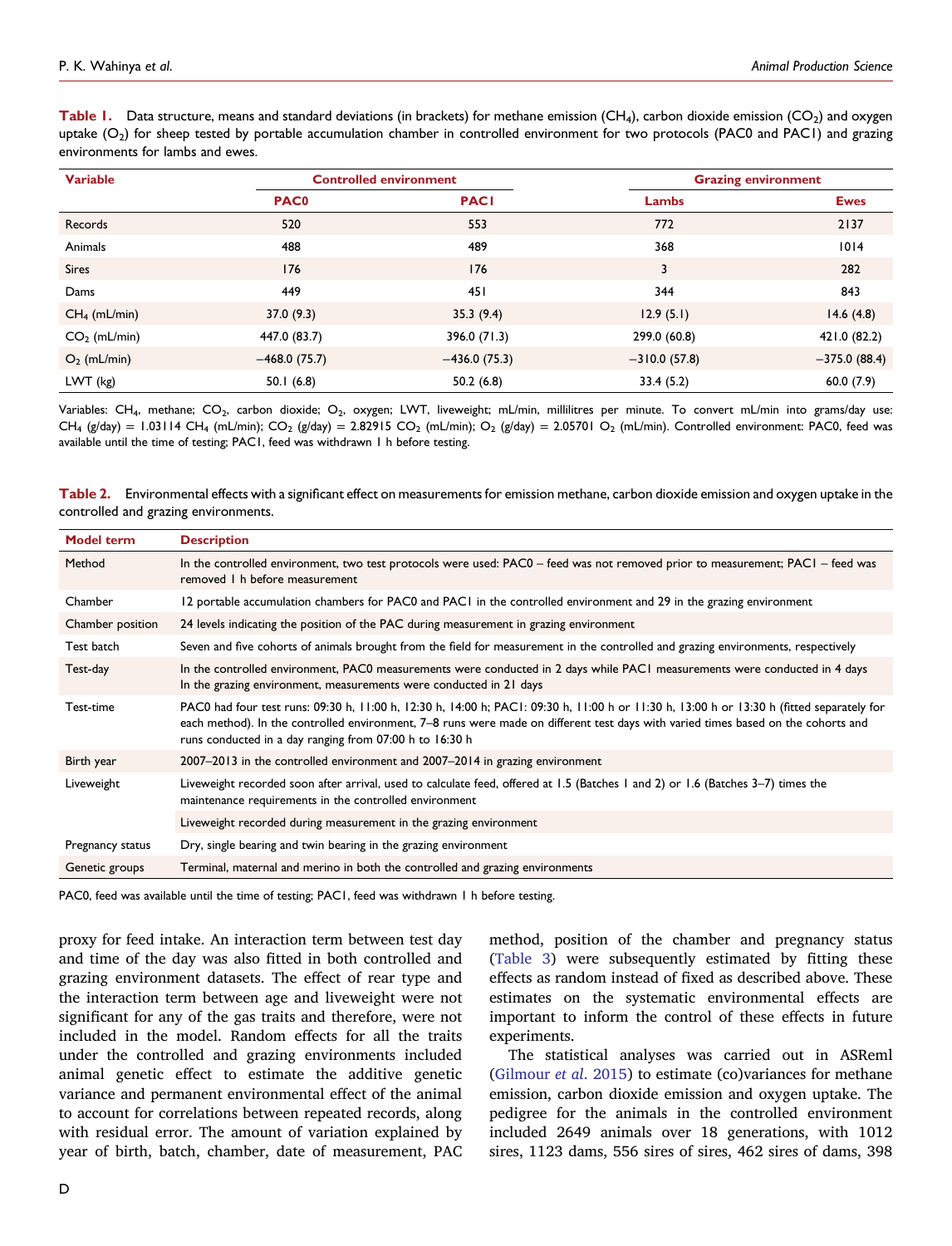| <b>Model terms</b> | <b>Controlled environment</b> |                 |                 | <b>Grazing environment</b> |                 |                 |
|--------------------|-------------------------------|-----------------|-----------------|----------------------------|-----------------|-----------------|
|                    | CH <sub>4</sub>               | CO <sub>2</sub> | $\mathbf{O}_2$  | CH <sub>4</sub>            | CO <sub>2</sub> | $\mathbf{O}_2$  |
| Year of birth      | $0 \pm 0$                     | $0.07 + 0.09$   | $0.13 \pm 0.13$ | $0.01 + 0.01$              | $0.05 + 0.03$   | $0.02 \pm 0.01$ |
| <b>Batch</b>       | $0.10 + 0.06$                 | $0.08 + 0.07$   | $0.22 + 0.14$   | $0.38 + 0.18$              | $0.43 + 0.18$   | $0.58 \pm 0.17$ |
| Chamber            | $0 \pm 0$                     | $0.02 + 0.01$   | $0.01 + 0.01$   | $0 \pm 0$                  | $0 + 0.$        | $0 \pm 0$       |
| Date               | $0.05 + 0.02$                 | $0.07 + 0.04$   | $0.10 + 0.04$   | $0.17 + 0.17$              | $0.14 + 0.07$   | $0.11 \pm 0.06$ |
| Date time of day   | $0.05 \pm 0.02$               | $0.06 \pm 0.03$ | $0.04 + 0.01$   | $0.05 \pm 0.02$            | $0.09 + 0.03$   | $0.08 \pm 0.03$ |
| Method             | $0.04 + 0.06$                 | $0.29 + 0.3$    | $0.09 \pm 0.13$ |                            |                 |                 |
| Chamber position   |                               |                 |                 | $0 \pm 0$                  | $0.02 + 0.01$   | $0 \pm 0$       |
| Pregnancy status   |                               |                 |                 | $0.01 \pm 0.04$            | $0 + 0$         | $0 \pm 0$       |

<span id="page-4-0"></span>Table 3. Variation explained by different environmental factors in measurements in the controlled environment and grazing environment as a proportion of the total variance.

Blank spaces mean the effect was not present or recorded in the location. CH<sub>4</sub>, methane; CO<sub>2</sub>, carbon dioxide; O<sub>2</sub>, oxygen.

dams of sires, 276 dams of dams and three genetic groups. To account for variation in breeds the base animals were classified into maternal, terminal and Merino genetic groups. The sire breeds included pure-bred Merino, Border Leicester, Dorset Horn, Dorset, Texel, White Suffolk, Dohne, composite maternal whereas the dams were either pure-bred Merino or a Border Leicester  $\times$  Merino cross. In the grazing environment dataset, the pedigree included 4396 animals over 19 generations, with 1317 sires, 2002 dams, 646 sires of sires, 752 sires of dams, 469 dams of sires, 662 dams of dams and three genetic groups as described above. The gas measurements  $(y)$  from animal  $j$ were modelled as:

$$
y = Xb + Z_1u + Z_1Qg + Z_2pe + e,
$$

where  $y$  is the vector of trait observations for methane emission, carbon dioxide emission and oxygen uptake; *b* is the fixed effect vector;  $u$  is the vector of random animal effects; g is the vector of fixed genetic group effects; pe is the vector containing random permanent environmental effects of animal and e the vector of random residual effects. The matrices  $X$ ,  $Z_1$  and  $Z_2$  are incidence matrices that link observations to levels of fixed effects, additive genetic effects and permanent environmental effects, respectively. Q is a matrix of genetic groups allocating animals with unknown pedigree to either maternal, terminal or Merino populations. Trivariate models between the three gas traits were also used to estimate correlations between the gas traits within the controlled and grazing environments. Genetic correlations for methane emission, carbon dioxide emission and oxygen uptake between the controlled and grazing environments were estimated using both animal and sire models while fitting the significant fixed effects within each environment and genetic groups as described above with the residual covariance set to zero.

A substantial number of sires (140) provided a genetic link between the two environments.

## Results

Methane emission, carbon dioxide emission and oxygen uptake were on average higher for sheep in a controlled environment than under grazing conditions [\(Table](#page-3-0) 1). Ewes in the controlled environment were on average 50.2 kg (34.4–74.5) while in the grazing environment the ewes were 60 kg (36.0–90.2) and the lambs 33.4 kg (17.6–66.5). In the controlled environments, sheep consumed on average 1.4 kg of feed on the day before measurement and 0.9 kg on the day of measurement. The genetic group solutions and liveweight coefficients for the three traits in the controlled and grazing environments are shown in [Table](#page-5-0) 4. The genetic group solutions for the three gas traits were not significantly different within the environments. For both environments, positive linear coefficients were estimated for liveweight on methane and carbon dioxide emission and negative for oxygen uptake. The quadratic coefficients in the controlled environment were not significantly different from zero. In the grazing environment, quadratic terms for methane emission (−2.0) and carbon dioxide emission (−48.2) were negative whereas they were positive for oxygen uptake (43.4).

Overall, there were larger phenotypic variances for all three gas traits in the controlled than in the grazing environment as shown in [Table](#page-5-1) 5. The estimated genetic variances and heritabilities for the three gas traits were not significantly different from zero in the controlled environment. The heritabilities for methane emission, carbon dioxide emission and oxygen uptake in the grazing environment were 0.17  $\pm$  s.e 0.05, 0.26  $\pm$  s.e 0.05 and 0.32  $\pm$  s.e 0.05, respectively. Methane emission (0.59  $\pm$  s.e 0.03 vs 0.23  $\pm$  s.e 0.03), carbon dioxide emission (0.51  $\pm$  s.e 0.03 vs 0.35  $\pm$  s.e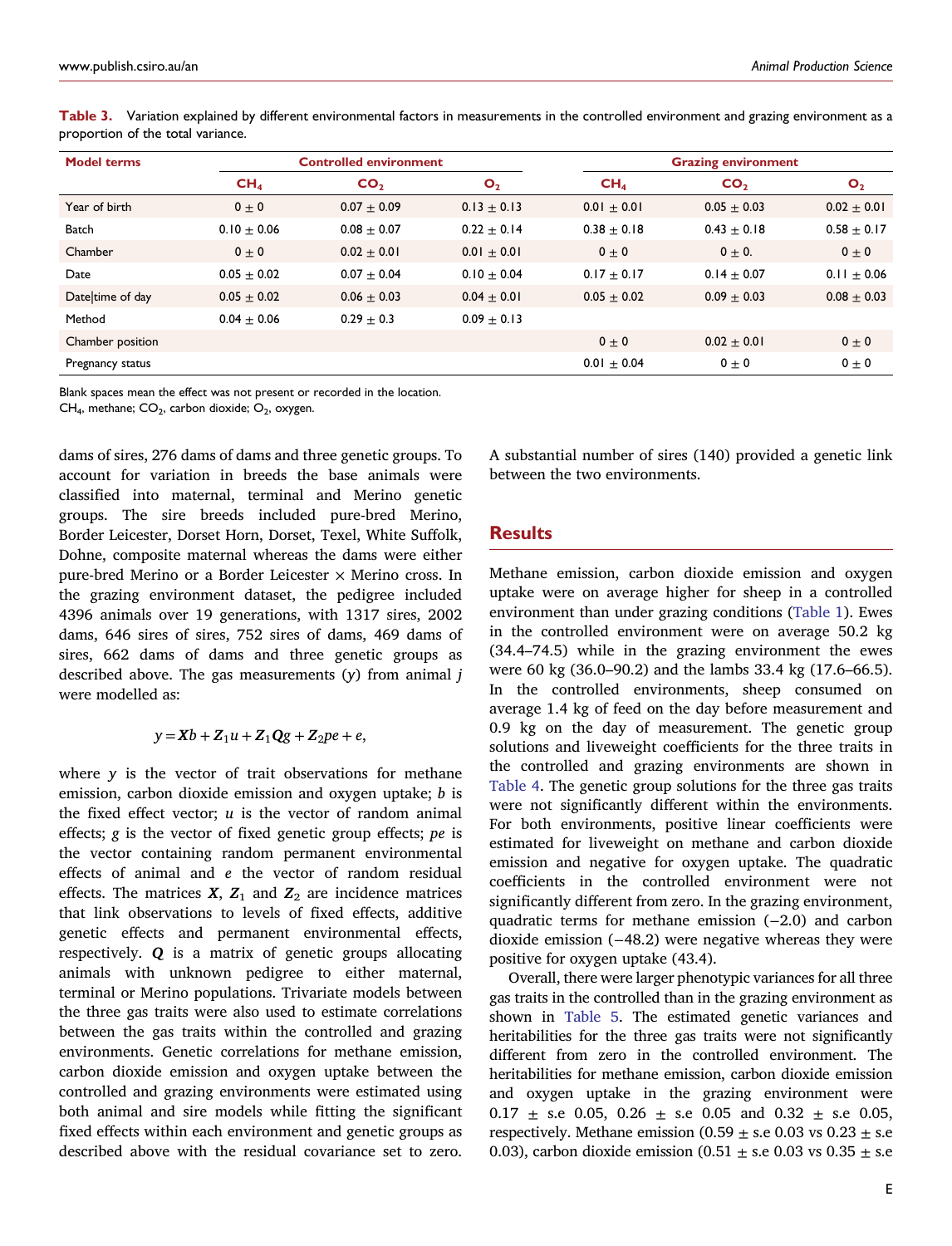<span id="page-5-0"></span>Table 4. Genetic group solutions and liveweight regression coefficients for methane emission, carbon dioxide emission and oxygen uptake in controlled environment (CE) and grazing environment (GE).

| <b>Model terms</b>      | <b>Environment</b> | <b>Levels</b> | Trait            |                   |                    |
|-------------------------|--------------------|---------------|------------------|-------------------|--------------------|
|                         |                    |               | $CH_4 \pm s.e$   | $CO2 \pm s.e$     | $O_2 \pm s.e$      |
| Genetic groups (mL/min) | <b>CE</b>          | Maternal      | $38.0 \pm 2.88$  | $353.4 \pm 51.93$ | $-343.8 \pm 54.07$ |
|                         |                    | Terminal      | $43.8 \pm 14.20$ | $352.2 \pm 11.32$ | $-334.8 \pm 11.80$ |
|                         |                    | Merino        | $34.2 \pm 2.25$  | $355.9 \pm 8.61$  | $-340.5 \pm 8.93$  |
|                         | GE                 | Maternal      | $7.3 + 3.89$     | $327.7 + 50.73$   | $-313.5 \pm 50.17$ |
|                         |                    | Terminal      | $6.3 \pm 0.97$   | $333.6 \pm 12.61$ | $-344.6 \pm 12.41$ |
|                         |                    | Merino        | $6.7 \pm 0.82$   | $335.5 \pm 10.45$ | $-348.8 \pm 10.18$ |
| Liveweight (mL/min/kg)  | <b>CE</b>          | Linear        | $8.9 + 0.92$     | $93.5 \pm 6.34$   | $-81.4 \pm 5.25$   |
|                         |                    | Quadratic     | $1.1 \pm 1.22$   | $-5.1 \pm 8.47$   | $6.9 \pm 6.98$     |
|                         | <b>GE</b>          | Linear        | $8.0 \pm 0.34$   | $151.3 \pm 4.46$  | $-155.6 \pm 54.35$ |
|                         |                    | Quadratic     | $-2.0 + 0.35$    | $-48.2 + 4.58$    | $43.4 + 4.38$      |

CE, controlled environment and protocol (NSW); GE, grazing environment and protocol (WA); CH4, methane; CO<sub>2</sub>, carbon dioxide; O<sub>2</sub>, oxygen.

0.03) and oxygen uptake  $(0.53 \pm s.e\ 0.05 \text{ vs } 0.38 \pm s.e\ 0.02)$ were more repeatable in the controlled compared to the grazing environment. The estimates of the genetic correlations between methane and the other traits in the controlled environment were not reliable due to the high standard errors. However, the phenotypic correlations between the three traits followed the same trend in both environments but correlations were generally higher in the controlled environment. Positive phenotypic correlations were estimated between methane emission and carbon dioxide  $(0.52 \pm s.e$  0.02 and 0.73  $\pm$  s.e 0.02). Both methane emission (−0.41  $\pm$  s.e 0.02 and −0.67  $\pm$  s.e 0.02) and carbon dioxide emission  $(-0.83 \pm s.e$  0.01 and  $-0.92 \pm s.e$  0.01) had negative phenotypic correlations with oxygen uptake. In the grazing environment, high positive genetic correlations were found between methane emission and carbon dioxide emission (0.77  $\pm$  s.e 0.09) whereas strong negative genetic correlations were estimated between

methane emission and oxygen uptake  $(-0.67 \pm s.e. 0.11)$ and between carbon dioxide emission and oxygen uptake  $(-0.99 \pm s.e 0.01)$ .

Apart from the additive and permanent environmental variance, the effects of batch, date of measurement and the interaction between date and time of day explained more variation than the other effects. Although chamber, year of birth, pregnancy status and the position of the PAC chamber were significant, they explained the lowest proportion of the phenotypic variance for all the three gas traits in both environments. Batch, date and time of measurement was associated with higher variation in the grazing compared to controlled environment.

The animal and sire models estimated similar values for the genetic correlations as shown in [Table](#page-6-0) 6. High genetic correlations were estimated for methane emission, carbon dioxide emission and oxygen uptake estimated between the controlled and grazing environments. However, these

<span id="page-5-1"></span>Table 5. Variance components, heritabilities (bold diagonals), repeatabilities (bold diagonals in brackets), genetic correlations (above diagonal) and phenotypic correlations (below diagonals) for methane emission, carbon dioxide emission and oxygen uptake in the controlled environment and grazing environment from a multi-trait model.

| <b>Environment Trait</b> |                 | <b>Variance components</b> |                    | <b>Correlations and variance ratios</b> |                                   |                                                    |                                   |
|--------------------------|-----------------|----------------------------|--------------------|-----------------------------------------|-----------------------------------|----------------------------------------------------|-----------------------------------|
|                          |                 | Additive $+$<br>s.e        | $PE + s.e$         | <b>Phenotypic</b> $\pm$<br>s.e          | $CH_4 \pm s.e$                    | $CO2 \pm s.e$                                      | $O_2 \pm s.e$                     |
| <b>CE</b>                | CH <sub>4</sub> | $8.5 + 8.3$                | $26.5 + 8.2$       | 59.6 $\pm$ 2.6                          | $0.14 \pm 0.14$ (0.59 $\pm$ 0.03) | $0.18 \pm 0.78$                                    | $-0.06 \pm 0.76$                  |
|                          | CO <sub>2</sub> | $337.7 + 402.0$            | $1195.7 \pm 401.2$ | $3025.5 \pm 121.7$                      | $0.73 \pm 0.02$                   | 0.11 $\pm$ 0.13 (0.51 $\pm$ 0.03) -0.99 $\pm$ 0.06 |                                   |
|                          | O <sub>2</sub>  | $297.6 \pm 278.2$          | $775.6 \pm 276.0$  | $2020.6 \pm 83.1$                       | $-0.67 \pm 0.02$                  | $-0.92 + 0.01$                                     | $0.15 \pm 0.14$ (0.53 $\pm$ 0.03) |
| GE                       | CH <sub>4</sub> | $1.5 \pm 0.4$              | $0.5 \pm 0.4$      | $8.7 \pm 0.3$                           | $0.17 \pm 0.05$ (0.23 $\pm$ 0.03) | $0.77 + 0.09$                                      | $-0.67 \pm 0.11$                  |
|                          | CO <sub>2</sub> | $389.0 + 80.4$             | $136.4 \pm 70.7$   | $1514.0 \pm 46.4$                       | $0.52 \pm 0.02$                   | $0.26 \pm 0.05$ (0.35 $\pm$ 0.03) $-0.99 \pm 0.01$ |                                   |
|                          | O <sub>2</sub>  | $461.4 \pm 84.0$           | $91.1 + 70.7$      | $1445.9 + 45.6$                         | $-0.41 + 0.02$                    | $-0.83 + 0.01$                                     | $0.32 \pm 0.05$ (0.38 $\pm$ 0.02) |

CE, controlled environment and protocol (NSW); GE, grazing environment and protocol (WA); CH4, methane; CO2, carbon dioxide; O2, oxygen: PE, permanent environment.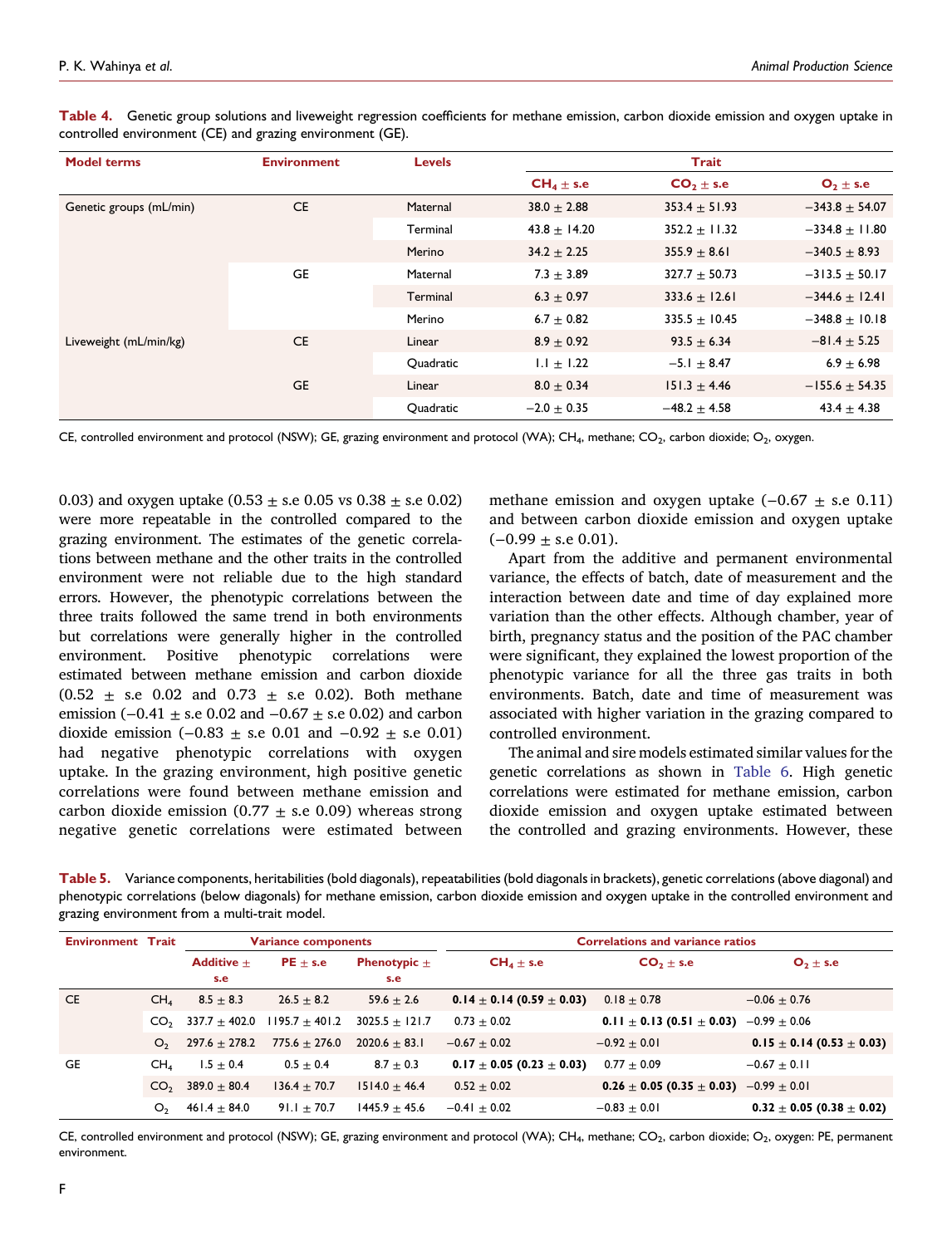<span id="page-6-0"></span>

| <b>Table 6.</b> Genetic correlations between methane emission, carbon |
|-----------------------------------------------------------------------|
| dioxide emission and oxygen uptake measured in sheep using the        |
| portable accumulation chambers in the controlled environment and      |
| grazing environment using an animal and sire model.                   |

| Trait           | Animal model $+$ s.e | Sire model $+$ s.e |
|-----------------|----------------------|--------------------|
| CH <sub>4</sub> | $0.85 + 0.79$        | $0.85 + 0.65$      |
| CO <sub>2</sub> | $0.93 + 0.79$        | $0.97 + 0.81$      |
| O <sub>2</sub>  | $0.99 + 0.59$        | $0.98 + 0.74$      |

 $CH<sub>4</sub>$ , methane;  $CO<sub>2</sub>$ , carbon dioxide;  $O<sub>2</sub>$ , oxygen.

correlations should be interpreted with caution due to the high standard errors. Common sires had on average 2.68 (a range of 1–9) and 3.75 (a range of 1–13) progeny in the controlled and grazing environments, respectively. Although they are not shown here the additive, permanent environment and residual variances were similar to what was estimated using the trivariate models in this study.

## **Discussion**

This study estimated genetic parameters for methane emission, carbon dioxide emission and oxygen uptake traits measured using PACs in a field grazing environment and the genetic association with measurements in a controlled environment where feed intake was known and controlled. Although the dataset used in this study was not large, the results indicate that PAC measurements for methane emission from sheep under grazing and controlled environments are heritable, and suggest that the three traits are genetically correlated. There would appear to be potential for commercial industry application of PAC measurements on grazing sheep for genetic evaluations to abate methane emission through selection. In the design of this study the measurement protocols were confounded with location and Armidale and Katanning constitute significant environmental differences in terms of temperature, humidity and feed availability. However, the high genetic correlations (acknowledging the high standard errors) between the two recording environments are reassuring in the sense that neither the natural environment nor the measurement protocol result in a large re-ranking of breeding values for emissions traits. This gives some confidence that PAC measurement of emission traits are relatively robust across such protocols as well as environment.

The methane emissions quantified in the grazing environment (14.1 mL/min) were similar to those reported for grazing sheep in New Zealand using PACs (12.6 mL/min) [\(Jonker](#page-8-10) et al. 2018). Methane emission in the controlled environment (36.1 mL/min) were also the same as those measured by [Robinson](#page-8-8) et al. (2020) and [Dominik](#page-8-22) et al. [\(2017\)](#page-8-22) using PACs. The lower methane emissions in the grazing environment are principally due to decreased feed intake during the period immediately prior to measurement. This is accounted for in part by the fixed effects of test day and test time. The effect of disruption to feed intake has been observed in a controlled environment as higher phenotypic variance for feed intake on the day of measurement compared to the day before measurement [\(Robinson](#page-8-8) et al. 2020). In addition, animals remainedoff feed for at least 1–4 h on the test day in the grazing environment while the ewes in the controlled environment were habituated prior to measurement with a fixed amount of feed based on their maintenance requirements derived from their liveweight. In addition, a lower ME concentration in the diet was available for the animals in the grazing environment compared to the controlled environment. The average ewe liveweight was not significantly different between environments and, therefore, ewes' carbon dioxide emission and oxygen uptake measurements were not significantly different between the grazing and controlled environments' measurements. However, in the grazing environment, lambs were lighter compared to ewes and therefore had lower but not significantly different carbon dioxide emission and oxygen intake. Records on these systematic effects that influence the phenotypes are therefore important to ensure unbiased genetic evaluation.

In both the controlled and grazing environments, a kilogram increase in liveweight can be associated with a higher methane and carbon dioxide emission. A non-linear relationship however, exists between the three gas traits and liveweight based on the quadratic regression coefficients estimated in this study. We hypothesise that the negative quadratic coefficients in the grazing environment could be due to a reduction in feed intake per unit weight. The value of using liveweight to account for feed intake needs to be explored further since it does not account for all the variation due to feed intake. A model fitting liveweight and feed intake on the day of measurement for the controlled environment (results not presented) reduced the phenotypic variance for methane emission by 60%. After accounting for liveweight and feed intake the remaining variation still has a heritable component ( $h^2 = 0.12 \pm$  s.e 0.11). Carbon dioxide emission has also been recommended as a proxy for feed intake and feed efficiency in beef cattle [\(Herd](#page-8-23) et al. [2016;](#page-8-23) [Arthur](#page-8-24) et al. 2018; [Renand](#page-8-25) et al. 2019). Fitting liveweight and carbon dioxide as covariates in the grazing environment, reduced the phenotypic variance of methane emission by 53% and 27% for the controlled and grazing environments respectively. This indicates that in the absence of information on feed intake an alternative would be to use both liveweight and carbon dioxide.

The estimated genetic group solutions were not significantly different for all the three traits suggesting that there are no significant differences in methane emission, carbon dioxide emission and oxygen uptake between maternal, terminal and Merino breeds. Since the genetic group solutions were not significantly different producers and breeders can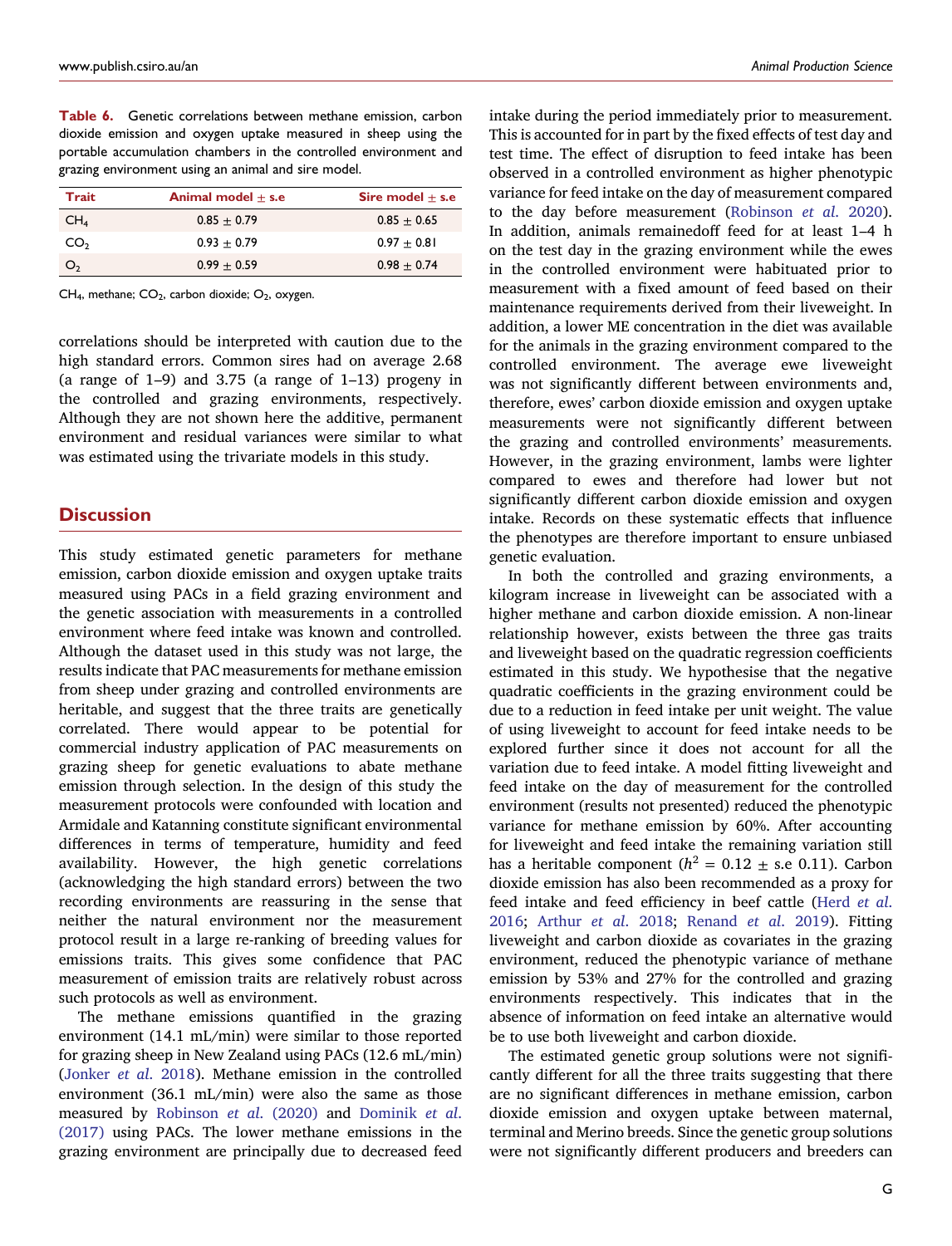focus on genetic selection within breed to reduce methane emission.

## Heritability and repeatability

This study builds onto the existing research findings that PAC measurements on methane emission in the grazing and controlled environments are heritable ([Robinson](#page-8-26) et al. [2014](#page-8-26), [2020](#page-8-8); [Goopy](#page-8-6) et al. 2016; [Jonker](#page-8-10) et al. 2018). Selection strategies can therefore utilise the available genetic variation to reduce methane emission from grazing sheep in Australia in the longer term. The heritabilities of carbon dioxide emission [\(0.01](https://0.01�0.22)–0.22) and oxygen uptake [\(0.08](https://0.08�0.38)–0.38) estimated in this study are within the range of what is reported in other studies ([Paganoni](#page-8-7) et al. 2017). It was difficult to accurately separate the animal additive and permanent environmental variance (especially in the controlled environment) with the current small data set, and so, reflecting the high standard errors, these heritability estimates should be interpreted with caution.

The shorter interval between the repeated measurements in the controlled environment led to significantly higher repeatabilities compared to a month interval in the grazing environment. Elsewhere, a repeatability of 0.55 has been reported for methane emission measure in respiration chambers with a 10–15-day interval and as high as 0.94 for measurements on consecutive days [\(Pinares-Pati](#page-8-9)ño et [al](#page-8-9). [2013](#page-8-9)). The moderate repeatabilities also align with what was estimated for Merino ewes in a controlled environment [\(0.17](https://0.17�0.40)–0.40) ([Dominik](#page-8-27) and Oddy 2015), lambs and ewes grazing pastures (0.33–[0.55\)](https://0.33�0.55) in New Zealand [\(Jonker](#page-8-10) et al. [2018](#page-8-10)), ewe lambs measured for 17 days in a controlled environment (0.36) in Ireland (O'[Connor](#page-8-28) et al. 2021) and the phenotypic correlation (0.59) between two PAC measurement protocols in a controlled environment in Australia ([Robinson](#page-8-8) et al. 2020). Moderate repeatabilities for methane emission (0.23 and 0.59), carbon dioxide emission (0.34 and 0.51) and oxygen uptake (0.38 and 0.53) in both environments suggest that there is benefit in having repeated measurements for genetic evaluation to rank animals for selection. In fact, the heritability based on  $n$  measurements is equal to heritability/[repeatability +  $(1 -$  repeatability)/n], based on two measurements, the heritability would increase by 33% for repeatability  $= 0.5$ whereas the increase would be only 5% for repeatability  $= 0.9$ . However, for the purpose of building reference populations for genomic selection, it is more beneficial to measure more animals rather than multiple measurements per animal. Additionally, an optimal measurement protocol also needs to be evaluated to find a balance between cost and accuracy for routine genetic evaluation of methane emission to aid in selection and genetic improvement. This is in consideration of the high cost involved in recording the gas phenotypes.

#### Correlations within the environments

Positive genetic and phenotypic correlations between methane and carbon dioxide emission show that sheep with high methane emission also emit higher levels of carbon dioxide and consume more oxygen. These correlations are consistent with previous estimates for Australian sheep ([Paganoni](#page-8-7) et al. 2017). Correlated response in methane emission could also be achieved by selecting for animals with a genetic potential for lower carbon dioxide emission. Since a positive genetic correlation is reported between carbon dioxide emission and feed intake, inclusion of the emission traits and production traits in the selection index may improve feed efficiency without compromising productivity ([Paganoni](#page-8-7) et al. 2017; [Robinson](#page-8-8) et al. 2020). High genetic correlations between PAC methane emission and feed intake (86–95%) also suggest that reducing methane and feed intake relative to production or liveweight is more effective than reducing methane relative to feed intake to reduce methane emission without compromising on production ([Robinson](#page-8-8) et al. 2020). The high genetic correlations between carbon dioxide emission and oxygen uptake (−0.99 and −0.82) indicate that the two traits are the same genetically. Despite the high standard errors, the negative correlations were expected since carbon dioxide is exhaled (positive values) from the inhaled oxygen (negative values) from the lungs.

## Correlations between the environments

In this study, strong genetic correlations [\(0.85](https://0.85�0.99)–0.99) were estimated between methane emission, carbon dioxide emission and oxygen uptake in sheep measured in different locations and using different measurement protocols (field and controlled). This provides an indication that selection for methane emission, carbon dioxide emission and oxygen uptake could lead to a similar result, whether based on PAC measurements in a controlled environment or in a grazing environment. However, the genetic evaluation models need to account for possible differences in mean and variance that may result from differences in management and measurement protocols in the separate environments. The trait measurements should also be expressed in the same units and link sires included in the analysis. The slightly lower genetic correlations between methane emission in both environments show that methane (0.85) is more sensitive to the measurement protocol and environment compared to carbon dioxide emission (0.93–[0.97\)](https://0.93�0.97) and oxygen uptake (0.98–[0.99\)](https://0.98�0.99). These results need to be verified using a large dataset before implementation for routine genetic evaluation due to the high standard errors. Future studies should also consider evaluating the genetic correlation between grazing environment methane emission in multiple environments because the measurement protocols were confounded with the environment in this study.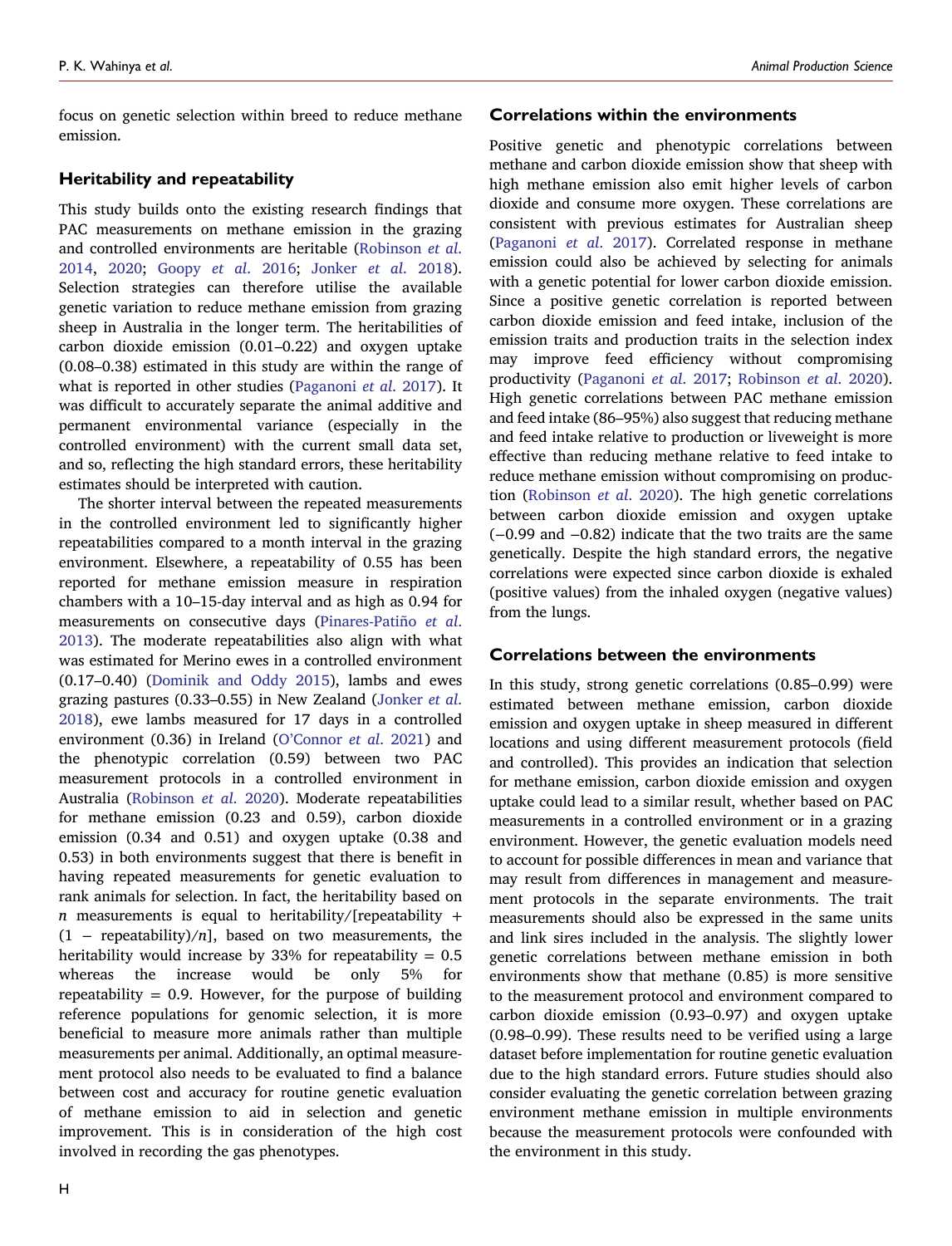# **Conclusions**

Measurements of methane emission, carbon dioxide emission and oxygen uptake in the field using PACs can be used for genetic improvement. Although the values were associated with high standard errors, positive and favourable genetic correlations were estimated between methane emission, carbon dioxide emission and oxygen uptake measured in PACs in field and controlled environments. Methane emission phenotypes measured using PACs in a field environment and in controlled environments can therefore be used in genetic evaluation to estimate breeding values for genetic improvement of emission related traits.

#### **References**

- <span id="page-8-1"></span>AlcockDJ, Hegarty RS (2011) Potential effects of animal management and genetic improvement on enteric methane emissions, emissions intensity and productivity of sheep enterprises at Cowra, Australia. Animal Feed Science and Technology 166–167, 749–760. doi[:10.1016/](https://doi.org/10.1016/j.anifeedsci.2011.04.053) [j.anifeedsci.2011.04.053](https://doi.org/10.1016/j.anifeedsci.2011.04.053)
- <span id="page-8-24"></span>Arthur PF, Bird-Gardiner T, Barchia IM, Donoghue KA, Herd RM (2018) Relationships among carbon dioxide, feed intake, and feed efficiency traits in ad libitum fed beef cattle. Journal of Animal Science 96, 4859–4867. doi:[10.1093/jas/sky308](https://doi.org/10.1093/jas/sky308)
- <span id="page-8-12"></span>Blaxter KL, Clapperton JL (1965) Prediction of the amount of methane produced by ruminants. British Journal of Nutrition 19, 511–522. doi[:10.1079/BJN19650046](https://doi.org/10.1079/BJN19650046)
- <span id="page-8-14"></span>Bond JJ, Cameron M, Donaldson AJ, Austin KL, Harden S, Robinson DL, Oddy VH (2019) Aspects of digestive function in sheep related to phenotypic variation in methane emissions. Animal Production Science 59, 55. doi[:10.1071/AN17141](https://doi.org/10.1071/AN17141)
- <span id="page-8-0"></span>Boucher O, Friedlingstein P, Collins B, Shine KP (2009) The indirect global warming potential and global temperature change potential due to methane oxidation. Environmental Research Letters 4, 044007. doi[:10.1088/1748-9326/4/4/044007](https://doi.org/10.1088/1748-9326/4/4/044007)
- <span id="page-8-2"></span>Browne NA, Eckard RJ, Behrendt R, Kingwell RS (2011) A comparative analysis of on-farm greenhouse gas emissions from agricultural enterprises in south eastern Australia. Animal Feed Science and Technology 166–167, 641–652. doi[:10.1016/j.anifeedsci.2011.04.045](https://doi.org/10.1016/j.anifeedsci.2011.04.045)
- <span id="page-8-3"></span>Department of the Environment and Energy (2019) Australia's emissions projections 2019, Commonwealth of Australia 2019. Available at [https://www.industry.gov.au/sites/default/](https://www.industry.gov.au/sites/default/files/2020-07/australias-emissions-projections-2019-report.pdf)files/2020-07/australias[emissions-projections-2019-report.pdf](https://www.industry.gov.au/sites/default/files/2020-07/australias-emissions-projections-2019-report.pdf)
- <span id="page-8-27"></span>Dominik S, Oddy V (2015) Repeatabilities for methane emissions in Merino ewes on pasture across different ages. In 'Proceedings of the 21st conference of the Association for the Advancement of Animal Breeding and Genetics (AAABG), 28–30 September 2015, Lorne, Victoria, Australia'. vol. 21, pp. 110–113
- <span id="page-8-22"></span>Dominik S, Robinson D, Donaldson A, Cameron M, Austin K, Oddy V (2017) Relationship between feed intake, energy expenditure and methane emissions: implications for genetic evaluation. In 'Proceedings of the 22nd conference of the Association for the Advancement of Animal Breeding and Genetics (AAABG), 2–5 July 2017, Townsville, Queensland, Australia'. pp. 65–68
- <span id="page-8-5"></span>Eckard RJ, Grainger C, de Klein CAM (2010) Options for the abatement of methane and nitrous oxide from ruminant production: a review. Livestock Science 130, 47–56. doi:[10.1016/j.livsci.2010.02.010](https://doi.org/10.1016/j.livsci.2010.02.010)
- <span id="page-8-21"></span>Gilmour A, Gogel B, Cullis B, Welham S, Thompson R (2015)'ASReml user guide release 4.1 structural specification'. (VSN international ltd: Hemel Hempstead)
- <span id="page-8-13"></span>Goopy JP, Woodgate R, Donaldson A, Robinson DL, Hegarty RS (2011) Validation of a short-term methane measurement using portable static chambers to estimate daily methane production in sheep. Animal Feed Science and Technology 166-167, 219–226. doi[:10.1016/](https://doi.org/10.1016/j.anifeedsci.2011.04.012) [j.anifeedsci.2011.04.012](https://doi.org/10.1016/j.anifeedsci.2011.04.012)
- <span id="page-8-17"></span>Goopy JP, Donaldson A, Hegarty R, Vercoe PE, Haynes F, Barnett M, Oddy VH (2014) Low-methane yield sheep have smaller rumens

and shorter rumen retention time. British Journal of Nutrition 111, 578–585. doi[:10.1017/S0007114513002936](https://doi.org/10.1017/S0007114513002936)

- <span id="page-8-6"></span>Goopy JP, Robinson DL, Woodgate RT, Donaldson AJ, Oddy VH, Vercoe PE, Hegarty RS (2016) Estimates of repeatability and heritability of methane production in sheep using portable accumulation chambers. Animal Production Science 56, 116–122. doi:[10.1071/AN13370](https://doi.org/10.1071/AN13370)
- <span id="page-8-23"></span>Herd RM, Velazco JI, Arthur PF, Hegarty RS (2016) Proxies to adjust methane production rate of beef cattle when the quantity of feed consumed is unknown. Animal Production Science 56, 231–237. doi:[10.1071/AN15477](https://doi.org/10.1071/AN15477)
- <span id="page-8-10"></span>JonkerA, Hickey SM, Rowe SJ, Janssen PH, Shackell GH, Elmes S, Bain WE, Wing J, Greer GJ, Bryson B, Maclean S, Dodds KG, Pinares-Patiño CS, Young EA, Knowler K, Pickering NK, McEwan JC (2018) Genetic parameters of methane emissions determined using portable accumulation chambers in lambs and ewes grazing pasture and genetic correlations with emissions determined in respiration chambers. Journal of Animal Science 96, 3031–3042. doi:[10.1093/jas/sky187](https://doi.org/10.1093/jas/sky187)
- <span id="page-8-18"></span>Llonch P, Troy SM, Duthie C-A, Somarriba M, Rooke J, Haskell MJ, Roehe R, Turner SP (2016) Changes in feed intake during isolation stress in respiration chambers may impact methane emissions assessment. Animal Production Science 58, 1011–1016. doi:[10.1071/AN15563](https://doi.org/10.1071/AN15563)
- <span id="page-8-28"></span>O'Connor E, McGovern FM, Byrne DT, Boland TM, Dunne E, McHugh N (2021) Repeatability of gaseous measurements across consecutive days in sheep using portable accumulation chambers. Journal of Animal Science 99, skab288. doi:[10.1093/jas/skab288](https://doi.org/10.1093/jas/skab288)
- <span id="page-8-20"></span>Oddy VH, Donaldson AJ, Cameron M, Bond J, Dominik S, Robinson DL (2019) Variation in methane production over time and physiological state in sheep. Animal Production Science 59, 441-448. doi:[10.1071/AN17447](https://doi.org/10.1071/AN17447)
- <span id="page-8-7"></span>Paganoni B, Rose G, Macleay C, Jones C, Brown DJ, Kearney G, Ferguson M, Thompson AN (2017) More feed efficient sheep produce less methane and carbon dioxide when eating high-quality pellets. Journal of Animal Science 95, 3839–3850. doi:[10.2527/jas.2017.1499](https://doi.org/10.2527/jas.2017.1499)
- <span id="page-8-16"></span>Pinares-Patiño CS, Ulyatt MJ, Lassey KR, Barry TN, Holmes CW (2003) Persistence of differences between sheep in methane emission under generous grazing conditions. The Journal of Agricultural Science 140, 227–233. doi[:10.1017/S0021859603003071](https://doi.org/10.1017/S0021859603003071)
- <span id="page-8-9"></span>Pinares-Patiño CS, Hickey SM, Young EA, Dodds KG, Maclean S, Molano G, Sandoval E, Kjestrup H, Harland R, Hunt C, Pickering NK, McEwan JC (2013) Heritability estimates of methane emissions from sheep. Animal 7, 316–321. doi:[10.1017/S1751731113000864](https://doi.org/10.1017/S1751731113000864)
- <span id="page-8-25"></span>Renand G, Vinet A, Decruyenaere V, Maupetit D, Dozias D (2019) Methane and carbon dioxide emission of beef heifers in relation with growth and feed efficiency. Animals 9, 1136. doi:[10.3390/ani9121136](https://doi.org/10.3390/ani9121136)
- <span id="page-8-26"></span>Robinson DL, Goopy JP, Hegarty RS, Oddy VH, Thompson AN, Toovey AF, Macleay CA, Briegal JR, Woodgate RT, Donaldson AJ, Vercoe PE (2014) Genetic and environmental variation in methane emissions of sheep at pasture. Journal of Animal Science 92, 4349–4363. doi:[10.2527/jas.2014-8042](https://doi.org/10.2527/jas.2014-8042)
- <span id="page-8-15"></span>Robinson DL, Goopy JP, Hegarty RS, Oddy VH (2015) Comparison of repeated measurements of methane production in sheep over 5 years and a range of measurement protocols. Journal of Animal Science 93, 4637–4650. doi[:10.2527/jas.2015-9092](https://doi.org/10.2527/jas.2015-9092)
- <span id="page-8-8"></span>Robinson DL, Dominik S, Donaldson AJ, Oddy VH (2020) Repeatabilities, heritabilities and correlations of methane and feed intake of sheep in respiration and portable chambers. Animal Production Science 60, 880–892. doi[:10.1071/AN18383](https://doi.org/10.1071/AN18383)
- <span id="page-8-11"></span>Rowe S, Hickey S, Jonker A, Hess M, Janssen P, Johnson P, Bryson B, Knowler K, Pinares-Patino C, Bain W (2019) Selection for divergent methane yield in New Zealand sheep: a ten-year perspective. In 'Proceedings of the 23rd conference of the Association of Advancement in Animal Breeding and Genetics (AAABG), 27 October–1 November 2019, Armidale, Australia'. vol 23, pp. 306–309
- <span id="page-8-4"></span>Smith P, Martino D, Cai Z, Gwary D, Janzen H, Kumar P, McCarl B, Ogle S, O'Mara F, Rice C, Scholes B, Sirotenko O, Howden M, McAllister T, Pan G, Romanenkov V, Schneider U, Towprayoon S, Wattenbach M, Smith J (2008) Greenhouse gas mitigation in agriculture. Philosophical Transactions of the Royal Society B: Biological Sciences 363, 789–813. doi:[10.1098/rstb.2007.2184](https://doi.org/10.1098/rstb.2007.2184)
- <span id="page-8-19"></span>van der Werf JHJ, Kinghorn BP, Banks RG (2010) Design and role of an information nucleus in sheep breeding programs. Animal Production Science 50, 998–1003. doi:[10.1071/AN10151](https://doi.org/10.1071/AN10151)